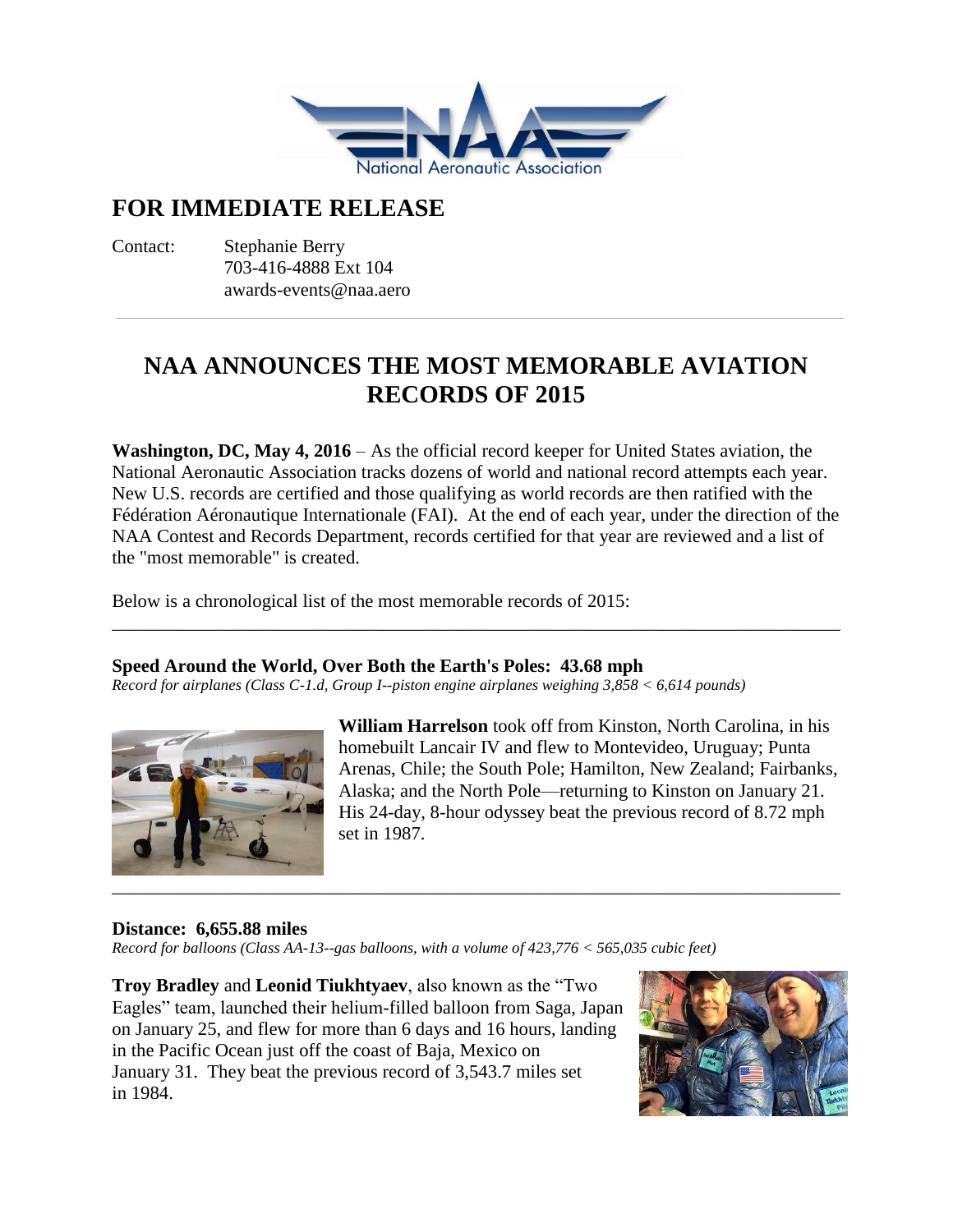**Speed Over a Recognized Course, Beijing, China to Savannah, Georgia: 609.52 mph** *Record for airplanes (Class C-1.m, Group III--jet engine airplanes weighing 99,208 < 132,277 pounds)*

\_\_\_\_\_\_\_\_\_\_\_\_\_\_\_\_\_\_\_\_\_\_\_\_\_\_\_\_\_\_\_\_\_\_\_\_\_\_\_\_\_\_\_\_\_\_\_\_\_\_\_\_\_\_\_\_\_\_\_\_\_\_\_\_\_\_\_\_\_\_\_\_\_\_\_\_\_\_



Departing Beijing Capital Airport on February 6, pilots **Michael Jarrett**, **Raymond Wellington**, and **Scott Curtis** flew a Gulfstream G650ER nonstop to Hilton Head International Airport. They covered over 7,334 miles in just 12 hours, 2 minutes, establishing the first record along the route.

## **Altitude with 120,000 Kilogram Payload: 37,290 feet**

*Record for airplanes (Class C-1.t, Group III--jet engine airplanes weighing 661,386 < 881,849 pounds)*

Taking off with 265,300 pounds of dedicated payload (at a total weight of 731,292 pounds), Major **Jonathan Flowers**, USAF, and his seven fellow crew members flew a Lockheed Martin C-5M to over 37,000 feet. This new record was flown at Travis AFB, California on April 3.



Photo by Andrew McMurtrie

**Speed Over an Out and Return Course of 1,000 kilometers: 158.47 mph**

*Record for gliders (Class DO--open class, general)*

After self-launching their Schempp-Hirth Arcus M motorglider from Nevada's Minden-Tahoe Airport, **Jim Payne** and **Alan Coombs** flew south along the Sierra Nevada Mountains to their start line near Inyokern, California. They then proceeded to their turnpoint located over 630 miles north along the Sierra Nevada Mountains—and then returned to Inyokern, before landing back at Minden-Tahoe. Their flight on April 5 beat the previous record 132.48 mph set in 2009.

\_\_\_\_\_\_\_\_\_\_\_\_\_\_\_\_\_\_\_\_\_\_\_\_\_\_\_\_\_\_\_\_\_\_\_\_\_\_\_\_\_\_\_\_\_\_\_\_\_\_\_\_\_\_\_\_\_\_\_\_\_\_\_\_\_\_\_\_\_\_\_\_\_\_\_\_\_\_

**\_\_\_\_\_\_\_\_\_\_\_\_\_\_\_\_\_\_\_\_\_\_\_\_\_\_\_\_\_\_\_\_\_\_\_\_\_\_\_\_\_\_\_\_\_\_\_\_\_\_\_\_\_\_\_\_\_\_\_\_\_\_\_\_\_\_\_\_\_\_\_\_\_\_\_\_\_\_**

### **Time to Climb to 3,000 Meters: 1 minute, 59.5 seconds**

*Record for airplanes (Class C-1.b, Group I--piston engine airplanes weighing 1,102 < 2,205 pounds)*

On April 17, **Elliot Seguin** flew a modified Lancair Legacy from a standing start on the runway to 9,842 feet above Mojave, California's Air and Space Port in less than 2 minutes. He beat the previous record of 2 minutes, 8.6 seconds set in 2014.